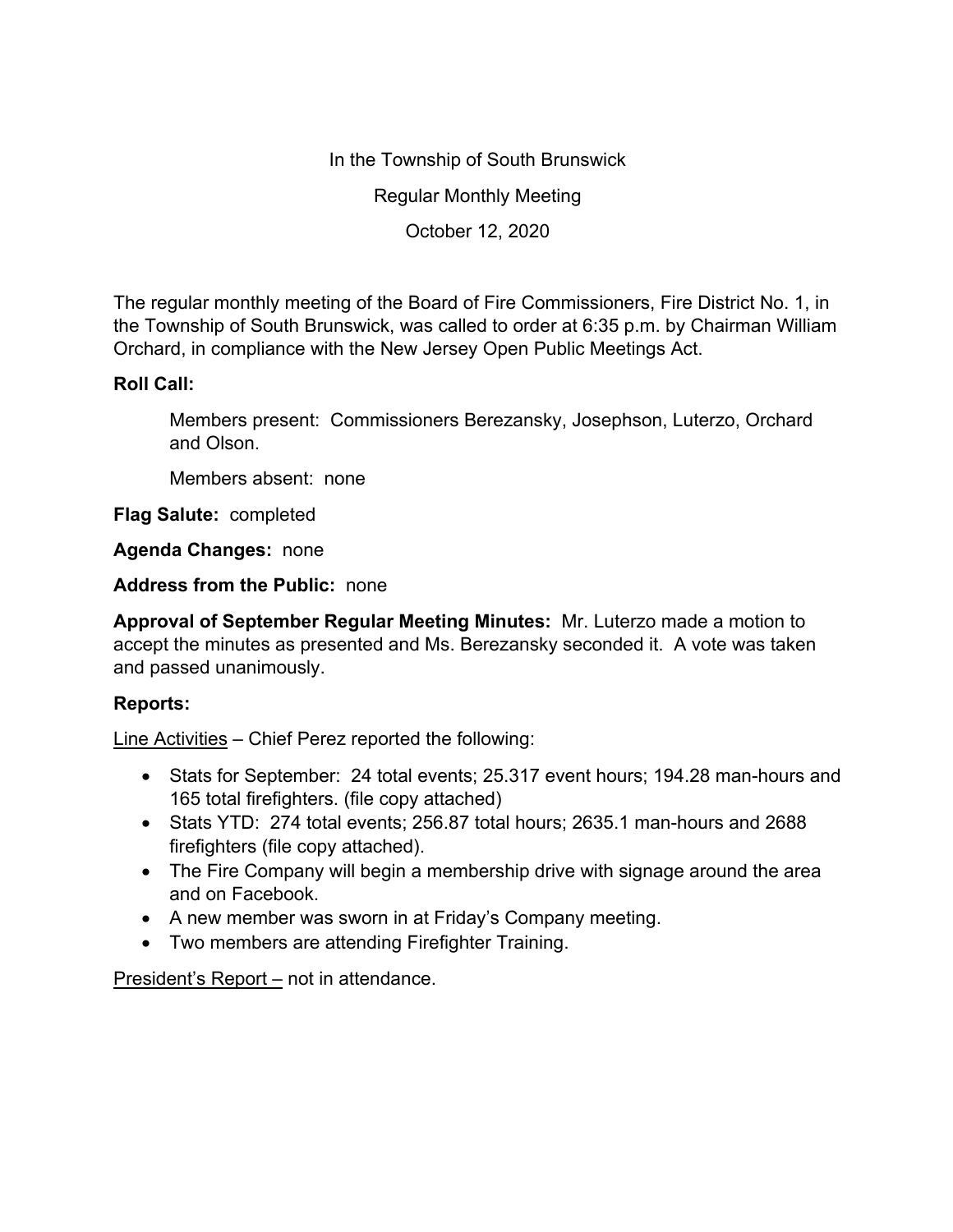Treasurer's Report/Voucher List – Ms. Berezansky presented the Report (file copy attached). She noted that all bills had been paid and everything is up to date. Insurance premiums will be coming up next month. After review of the Voucher List, Mr. Olson made a motion to approve it as presented and Mr. Josephson seconded it. A vote was taken and passed unanimously.

Secretary's Report - Mr. Olson had nothing to report.

Fire Coordinator's Report – Mr. Perez reported an insurance audit process has been started for Worker's Comp and should be completed in the next few weeks. As for getting a new life insurance company that will maintain coverage after 70, he has contacted a number of companies but so far, no one will maintain that coverage. Mr. Perez noted that about 10 members would be affected.

Mr. Perez reported that in order to change the LOSAP numbers, a public hearing must be held before a resolution can be passed. It was decided to hold hearing at 6:16 p.m prior to next month's meeting on November 9, 2020.

Finally the Contract Change for the Incentive Plan only needs to be signed off on by the President and Secretary.

Chairman's Report – Mr. Orchard questioned what the cost would be to stay with holding the Election in February and Mr. Perez said about \$8K-\$10K, as ballots must be sent to the whole District. With the added cost of the ballot machine, Mr. Orchard stated that the cost is so prohibitive, that it makes sense to move the District Election to the General Election in November. Mr. Perez stated that the Board would have to approve a working budget for 2021, utilizing the 2% cap. In addition, there would be administrative items and a public hearing or two, however, by moving to the General Election, the District would incur no ballot or equipment costs.

It was decided to table this issue until the next meeting. In the meantime, a conference call will be arranged with the Commissioners and Mr. Braslow to answer any questions the Board might have.

Standing Committee Reports:

*Fire Company Liaison –* nothing to report.

*Rescue Squad Liaison –* nothing to report.

*Public Relations –* Because of the pandemic, no Open House was held.

*State Association –* the next meeting will be in December.

*Insurance –* previously discussed.